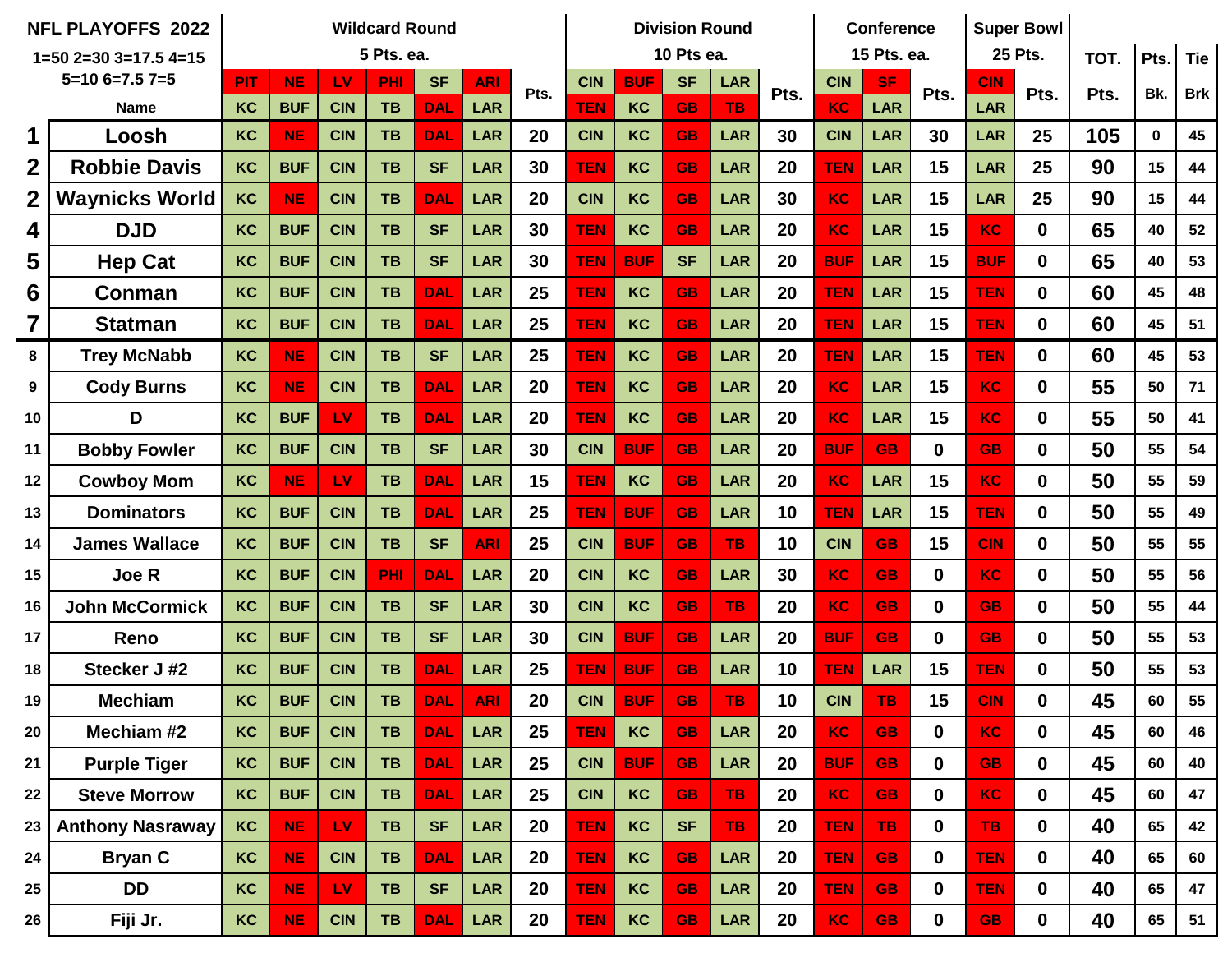|                | <b>NFL PLAYOFFS 2022</b> |                         |            |            | <b>Wildcard Round</b> |            |            |      |            |            | <b>Division Round</b> |                           |             |            | <b>Conference</b> |             | <b>Super Bowl</b> |                |      |      |            |
|----------------|--------------------------|-------------------------|------------|------------|-----------------------|------------|------------|------|------------|------------|-----------------------|---------------------------|-------------|------------|-------------------|-------------|-------------------|----------------|------|------|------------|
|                | $1=50$ 2=30 3=17.5 4=15  | 5 Pts. ea.              |            |            |                       |            |            |      |            |            | 10 Pts ea.            |                           |             |            | 15 Pts. ea.       |             |                   | <b>25 Pts.</b> | TOT. | Pts. | <b>Tie</b> |
| $5=106=7.57=5$ |                          | <b>PIT</b><br><b>NE</b> |            | LV         | PHI                   | <b>SF</b>  | <b>ARI</b> | Pts. | <b>CIN</b> | <b>BUF</b> | <b>SF</b>             | <b>LAR</b>                | Pts.        | <b>CIN</b> | <b>SF</b>         | Pts.        | <b>CIN</b>        | Pts.           | Pts. | Bk.  | <b>Brk</b> |
|                | <b>Name</b>              | KC                      | <b>BUF</b> | <b>CIN</b> | <b>TB</b>             | <b>DAL</b> | <b>LAR</b> |      | <b>TEN</b> | KC         | <b>GB</b>             | <b>TB</b>                 |             | KC         | <b>LAR</b>        |             | LAR               |                |      |      |            |
| 27             | <b>Glenual Gibson</b>    | <b>KC</b>               | <b>BUF</b> | <b>CIN</b> | <b>TB</b>             | <b>DAL</b> | <b>ARI</b> | 20   | <b>CIN</b> | KC         | <b>GB</b>             | <b>TB</b>                 | 20          | <b>KC</b>  | TB.               | $\mathbf 0$ | KC.               | $\mathbf 0$    | 40   | 65   | 46         |
| 28             | Little "T"               | KC                      | <b>NE</b>  | <b>CIN</b> | <b>TB</b>             | <b>DAL</b> | <b>LAR</b> | 20   | <b>TEN</b> | KC         | <b>GB</b>             | <b>LAR</b>                | 20          | <b>TEN</b> | <b>GB</b>         | $\mathbf 0$ | <b>TEN</b>        | $\mathbf 0$    | 40   | 65   | 53         |
| 29             | <b>Rob Mayfield</b>      | KC                      | <b>NE</b>  | <b>CIN</b> | <b>TB</b>             | <b>DAL</b> | <b>LAR</b> | 20   | <b>TEN</b> | KC         | <b>GB</b>             | <b>LAR</b>                | 20          | <b>TEN</b> | <b>GB</b>         | $\bf{0}$    | <b>TEN</b>        | $\mathbf 0$    | 40   | 65   | 43         |
| 30             | <b>SS</b>                | KC                      | <b>BUF</b> | <b>CIN</b> | <b>TB</b>             | <b>SF</b>  | <b>LAR</b> | 30   | <b>TEN</b> | <b>BUF</b> | <b>GB</b>             | <b>LAR</b>                | 10          | <b>BUF</b> | <b>GB</b>         | $\bf{0}$    | <b>BUF</b>        | $\mathbf{0}$   | 40   | 65   | 48         |
| 31             | Statman #2               | KC                      | <b>NE</b>  | <b>CIN</b> | <b>TB</b>             | <b>DAL</b> | <b>LAR</b> | 20   | <b>TEN</b> | KC         | <b>SF</b>             | <b>TB</b>                 | 20          | <b>TEN</b> | <b>SF</b>         | $\mathbf 0$ | <b>TEN</b>        | $\mathbf 0$    | 40   | 65   | 45         |
| 32             | <b>Bill Lill</b>         | KC                      | <b>BUF</b> | <b>CIN</b> | <b>TB</b>             | <b>DAL</b> | <b>LAR</b> | 25   | <b>TEN</b> | KC         | <b>GB</b>             | <b>TB</b>                 | 10          | <b>KC</b>  | <b>GB</b>         | $\mathbf 0$ | <b>GB</b>         | $\mathbf{0}$   | 35   | 70   | 44         |
| 33             | <b>BosoxFan</b>          | KC                      | <b>BUF</b> | <b>CIN</b> | <b>TB</b>             | <b>SF</b>  | <b>ARI</b> | 25   | <b>TEN</b> | KC         | <b>GB</b>             | <b>TB</b>                 | 10          | <b>TEN</b> | <b>GB</b>         | $\mathbf 0$ | <b>GB</b>         | $\mathbf 0$    | 35   | 70   | 52         |
| 34             | Gator                    | KC                      | <b>BUF</b> | <b>CIN</b> | <b>TB</b>             | <b>DAL</b> | <b>LAR</b> | 25   | <b>TEN</b> | KC         | <b>GB</b>             | <b>TB</b>                 | 10          | <b>TEN</b> | <b>GB</b>         | $\mathbf 0$ | <b>GB</b>         | $\mathbf 0$    | 35   | 70   | 58         |
| 35             | <b>Goin' Green</b>       | KC                      | <b>BUF</b> | <b>CIN</b> | <b>TB</b>             | <b>DAL</b> | <b>LAR</b> | 25   | <b>TEN</b> | <b>BUF</b> | <b>GB</b>             | <b>LAR</b>                | 10          | <b>BUF</b> | <b>GB</b>         | $\mathbf 0$ | <b>BUF</b>        | $\mathbf 0$    | 35   | 70   | 57         |
| 36             | <b>Joel Guilds</b>       | KC                      | <b>BUF</b> | <b>CIN</b> | <b>TB</b>             | <b>DAL</b> | <b>LAR</b> | 25   | <b>TEN</b> | <b>BUF</b> | <b>GB</b>             | <b>LAR</b>                | 10          | <b>BUF</b> | <b>GB</b>         | $\bf{0}$    | <b>GB</b>         | $\mathbf{0}$   | 35   | 70   | 50         |
| 37             | <b>Mike Moon</b>         | KC                      | <b>BUF</b> | <b>CIN</b> | <b>TB</b>             | <b>SF</b>  | <b>ARI</b> | 25   | <b>TEN</b> | KC         | <b>GB</b>             | <b>TB</b>                 | 10          | <b>TEN</b> | <b>GB</b>         | $\bf{0}$    | <b>TEN</b>        | $\mathbf 0$    | 35   | 70   | 42         |
| 38             | <b>Raider Jesse</b>      | KC                      | <b>BUF</b> | LV         | <b>TB</b>             | <b>SF</b>  | <b>LAR</b> | 25   | <b>TEN</b> | <b>BUF</b> | <b>GB</b>             | <b>LAR</b>                | 10          | <b>BUF</b> | <b>GB</b>         | $\mathbf 0$ | <b>GB</b>         | $\mathbf 0$    | 35   | 70   | 59         |
| 39             | <b>Skyler</b>            | KC                      | <b>BUF</b> | LV         | <b>TB</b>             | <b>SF</b>  | <b>LAR</b> | 25   | <b>TEN</b> | <b>BUF</b> | <b>GB</b>             | <b>LAR</b>                | 10          | <b>BUF</b> | <b>GB</b>         | $\mathbf 0$ | <b>GB</b>         | $\mathbf 0$    | 35   | 70   | 53         |
| 40             | <b>Tanney Wheels</b>     | KC                      | <b>BUF</b> | <b>CIN</b> | <b>TB</b>             | <b>DAL</b> | <b>LAR</b> | 25   | <b>TEN</b> | <b>BUF</b> | <b>GB</b>             | <b>LAR</b>                | 10          | <b>BUF</b> | <b>GB</b>         | $\bf{0}$    | <b>BUF</b>        | $\mathbf 0$    | 35   | 70   | 48         |
| 41             | <b>DLK</b>               | KC                      | <b>BUF</b> | <b>CIN</b> | <b>TB</b>             | <b>DAL</b> | <b>ARI</b> | 20   | <b>TEN</b> | KC         | <b>GB</b>             | TB.                       | 10          | <b>TEN</b> | TB.               | $\bf{0}$    | <b>TEN</b>        | $\mathbf 0$    | 30   | 75   | 41         |
| 42             | Fiji                     | KC                      | <b>BUF</b> | LV         | <b>TB</b>             | <b>DAL</b> | <b>LAR</b> | 20   | <b>TEN</b> | <b>BUF</b> | <b>GB</b>             | <b>LAR</b>                | 10          | <b>BUF</b> | <b>GB</b>         | $\mathbf 0$ | <b>GB</b>         | $\mathbf{0}$   | 30   | 75   | 49         |
| 43             | <b>Fleaflicker</b>       | KC                      | <b>BUF</b> | <b>CIN</b> | <b>PHI</b>            | <b>SF</b>  | <b>ARI</b> | 20   | <b>TEN</b> | <b>BUF</b> | <b>SF</b>             | $\boldsymbol{\mathsf{X}}$ | 10          | <b>TEN</b> | <b>SF</b>         | $\bf{0}$    | <b>TEN</b>        | $\mathbf 0$    | 30   | 75   | 42         |
| 44             | <b>Jenny Guilds</b>      | KC                      | <b>BUF</b> | LV         | <b>TB</b>             | <b>SF</b>  | <b>ARI</b> | 20   | <b>TEN</b> | KC         | <b>GB</b>             | <b>TB</b>                 | 10          | <b>TEN</b> | <b>GB</b>         | $\mathbf 0$ | <b>TEN</b>        | $\mathbf 0$    | 30   | 75   | 48         |
| 45             | <b>Jeremy Jones</b>      | KC                      | <b>BUF</b> | LV         | <b>TB</b>             | <b>DAL</b> | <b>LAR</b> | 20   | <b>TEN</b> | <b>BUF</b> | <b>SF</b>             | <b>TB</b>                 | 10          | <b>BUF</b> | <b>TB</b>         | 0           | <b>TB</b>         | 0              | 30   | 75   | 59         |
| 46             | <b>Mark Walker</b>       | KC                      | <b>BUF</b> | <b>CIN</b> | <b>TB</b>             | <b>DAL</b> | <b>ARI</b> | 20   | <b>TEN</b> | KC         | <b>GB</b>             | <b>TB</b>                 | 10          | <b>KC</b>  | TB.               | $\mathbf 0$ | TB                | $\mathbf 0$    | 30   | 75   | 59         |
| 47             | <b>NEB</b>               | KC                      | <b>BUF</b> | LV.        | <b>TB</b>             | <b>DAL</b> | <b>LAR</b> | 20   | <b>TEN</b> | KC         | <b>GB</b>             | <b>TB</b>                 | 10          | <b>TEN</b> | <b>GB</b>         | $\mathbf 0$ | <b>TEN</b>        | $\mathbf 0$    | 30   | 75   | 52         |
| 48             | <b>Seaside Saint</b>     | KC                      | <b>NE</b>  | <b>CIN</b> | <b>TB</b>             | <b>SF</b>  | <b>ARI</b> | 20   | <b>TEN</b> | KC         | <b>GB</b>             | <b>TB</b>                 | 10          | <b>TEN</b> | GB.               | $\mathbf 0$ | <b>GB</b>         | $\mathbf 0$    | 30   | 75   | 42         |
| 49             | Stecker J                | KC                      | NE.        | <b>CIN</b> | <b>TB</b>             | <b>SF</b>  | <b>ARI</b> | 20   | <b>TEN</b> | KC         | <b>GB</b>             | TB.                       | 10          | <b>TEN</b> | GB.               | $\mathbf 0$ | <b>TEN</b>        | $\mathbf{0}$   | 30   | 75   | 53         |
| 50             | <b>Steve Morrow #2</b>   | KC                      | <b>BUF</b> | <b>CIN</b> | <b>TB</b>             | <b>SF</b>  | <b>LAR</b> | 30   | <b>TEN</b> | <b>BUF</b> | GB.                   | <b>TB</b>                 | $\mathbf 0$ | <b>BUF</b> | GB.               | $\mathbf 0$ | <b>BUF</b>        | $\mathbf 0$    | 30   | 75   | 48         |
| 51             | <b>TD Julie</b>          | KC                      | <b>BUF</b> | <b>CIN</b> | TB                    | <b>SF</b>  | <b>LAR</b> | 30   | <b>TEN</b> | <b>BUF</b> | <b>GB</b>             | TB.                       | $\mathbf 0$ | <b>BUF</b> | GB.               | $\mathbf 0$ | <b>BUF</b>        | $\mathbf 0$    | 30   | 75   | 52         |
| 52             | <b>AP</b>                | KC                      | <b>NE</b>  | <b>CIN</b> | TB                    | <b>DAL</b> | <b>ARI</b> | 15   | <b>TEN</b> | KC         | <b>GB</b>             | <b>TB</b>                 | 10          | <b>TEN</b> | <b>GB</b>         | $\mathbf 0$ | <b>TEN</b>        | $\mathbf 0$    | 25   | 80   | 48         |